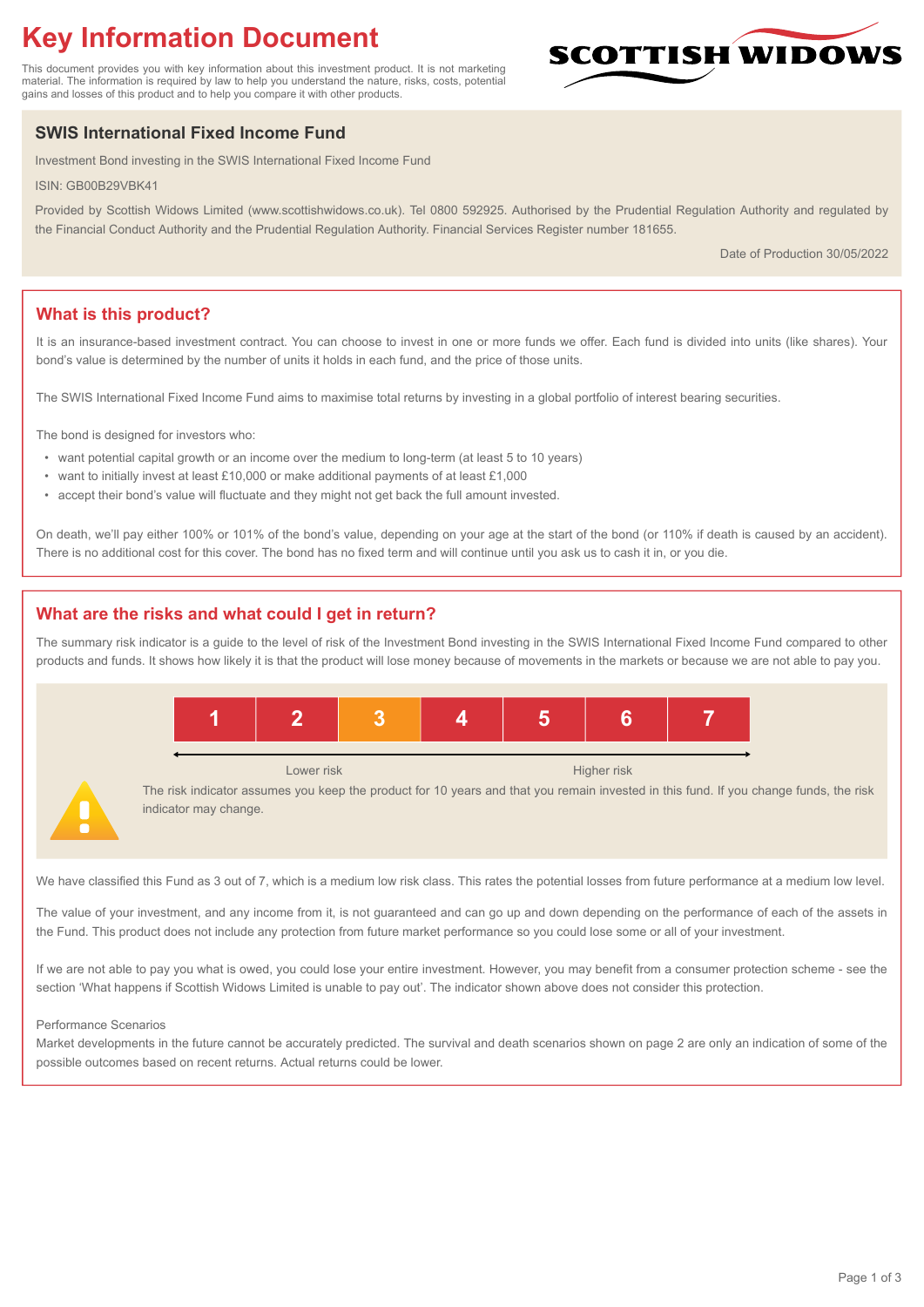

#### **What are the risks and what could I get in return? (continued)**

This table shows the money you could get back over the next 10 years, under different scenarios, assuming that you invest £10,000. The figures below assume no withdrawals are taken and do not allow for any Large Fund Bonus which may apply. The scenarios shown illustrate how your investment could perform. You can compare them with the scenarios of other products. The scenarios presented are an estimate of future performance based on evidence from the past on how the value of this investment varies, and are not an exact indicator. What you get will vary depending on how the market performs and how long you keep the investment. The stress scenario shows what you might get back in extreme market circumstances, and it does not take into account the situation where we are not able to pay you. The death scenario assumes investments perform in line with the moderate scenario.

The figures shown include all the costs of the product itself, but may not include all the costs that you pay to your adviser. The figures do not take into account your personal tax situation, which may also affect how much you get back. Before deciding to invest, you should read the Additional Information Document for more information on the risks and what you might get back. See page 2 for information on how the performance scenarios are calculated.

| <b>Investment £10,000</b> |                                                              |          |                                             |          |  |  |
|---------------------------|--------------------------------------------------------------|----------|---------------------------------------------|----------|--|--|
|                           |                                                              | 5 years  | 10 years<br>(Recommended<br>holding period) |          |  |  |
| <b>Survival Scenarios</b> |                                                              |          |                                             |          |  |  |
| <b>Stress scenario</b>    | What you might get back after costs<br>£6,412                |          | £7,232                                      | £6,273   |  |  |
|                           | Average return each year<br>$-35.88%$                        |          | $-6.28%$                                    | $-4.56%$ |  |  |
| Unfavourable scenario     | What you might get back after costs<br>£9,019                |          | £7.789                                      | £6,853   |  |  |
|                           | $-9.81%$<br>Average return each year                         |          | $-4.88%$                                    | $-3.71%$ |  |  |
| Moderate scenario         | What you might get back after costs                          | £9,858   | £9,508                                      | £9,089   |  |  |
|                           | Average return each year                                     | $-1.42%$ | $-1.00\%$                                   | $-0.95%$ |  |  |
| Favourable scenario       | What you might get back after costs                          | £10,785  | £11,619                                     | £12,066  |  |  |
| Average return each year  |                                                              | 7.85%    | 3.05%                                       | 1.90%    |  |  |
| <b>Death scenarios</b>    |                                                              |          |                                             |          |  |  |
| Insured event             | What your beneficiaries might get back after costs<br>£9,956 |          | £9,603                                      | £9,180   |  |  |

#### **What happens if Scottish Widows is unable to pay out?**

Your Plan is fully covered by the Financial Services Compensation Scheme. More information about compensation arrangements is available from the Financial Services Compensation Scheme, who can be contacted on 0800 678 1100 or 0207 741 4100 or via their website at www.fscs.org.uk

#### **What are the costs?**

The Reduction in Yield (RIY) shows what impact the total costs you pay will have on the investment return you might get. The total costs take into account one-off, ongoing and incidental costs. The amounts shown here are the cumulative costs of the product itself, for three different holding periods. The monetary figures shown assume you invest £10,000 and investments perform in line with the moderate scenario. The figures are estimates and may change in the future. The person selling you or advising you about this product may charge you other costs. If so, this person will provide you with information about these costs, and show you the impact that all costs will have on your investment over time.

| Investment £10,000              |                             |                              |                            |  |  |  |
|---------------------------------|-----------------------------|------------------------------|----------------------------|--|--|--|
| <b>Scenarios</b>                | If you cash in after 1 year | If you cash in after 5 years | If you cash in at 10 years |  |  |  |
| Total costs                     | £164                        | £598                         | £1,093                     |  |  |  |
| Impact on return (RIY) per year | 1.66%                       | 1.26%                        | 1.21%                      |  |  |  |